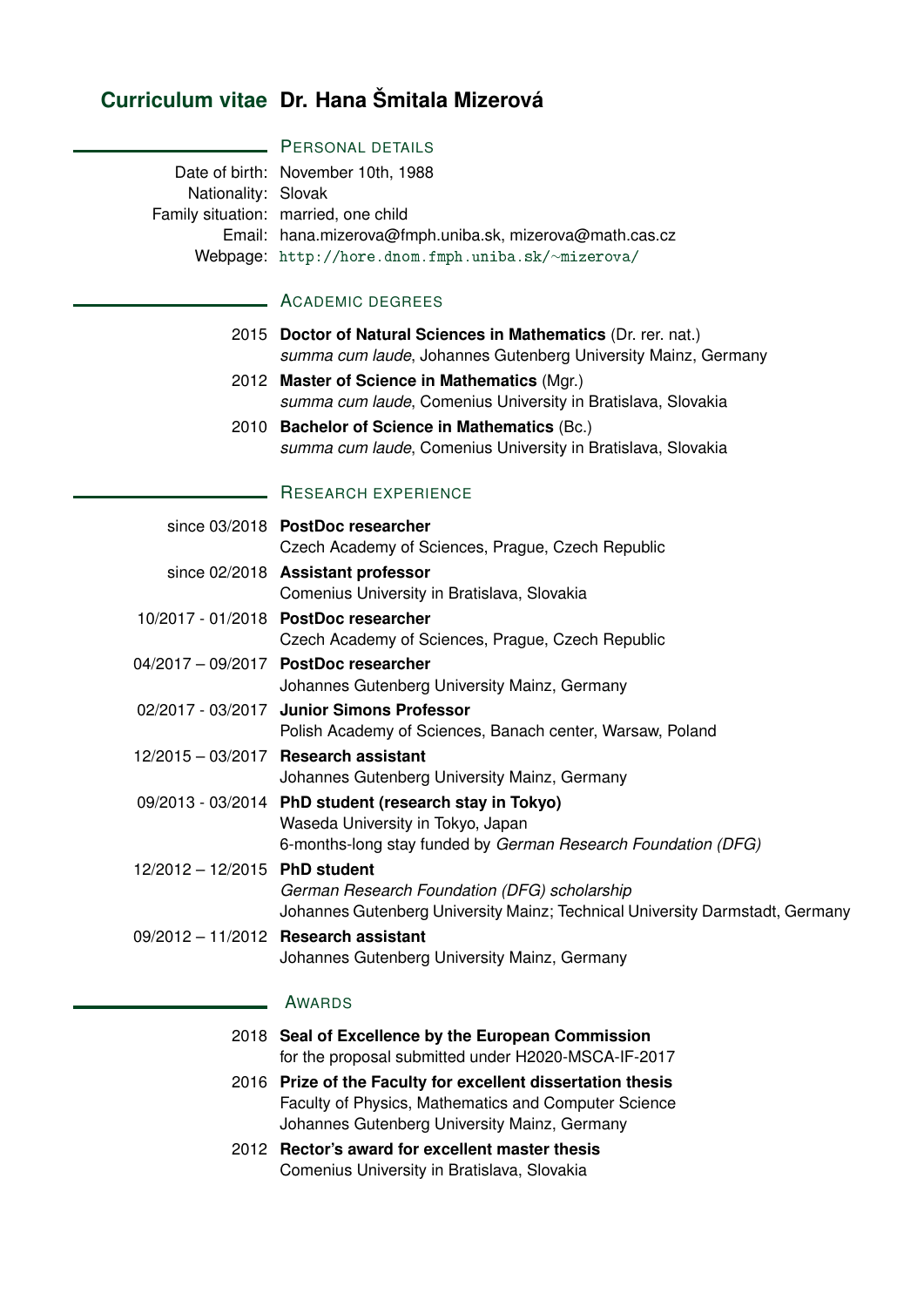#### PARTICIPATION IN PROJECTS, RECEIVED FUNDING

|                                                     | since 01/2021 Czech Science Foundation (GACR) grant 21-02411S [PI: Eduard Feireisl]<br>"Solving ill posed problems in the dynamics of compressible fluids"; investigator                                                                                                                                                                                        |
|-----------------------------------------------------|-----------------------------------------------------------------------------------------------------------------------------------------------------------------------------------------------------------------------------------------------------------------------------------------------------------------------------------------------------------------|
|                                                     | 03/2018 - 12/2020 Czech Science Foundation (GAČR) grant 18-05974S [PI: Eduard Feireisl]<br>"Oscillations and concentrations versus stability in the equations<br>of mathematical fluid dynamics"; investigator                                                                                                                                                  |
|                                                     | 10/2017 - 01/2018 ERC Advanced Grant 320078 [PI: Eduard Feireisl]<br>"Mathematical Thermodynamics of Fluids"; PostDoc researcher                                                                                                                                                                                                                                |
| 04/2017 - 09/2017                                   | Grant of IURF JGU Mainz [PI: Mária Lukáčová]<br>"Uniformly stable numerical schemes for multiscale weakly compressible flows";<br>PostDoc researcher                                                                                                                                                                                                            |
|                                                     | 02/2017 - 03/2017 Simons Foundation grant 346300<br>within Simons Semester "CrossFields PDEs"; Junior Simons Professorship                                                                                                                                                                                                                                      |
|                                                     | 02/2015 - 09/2017 DFG Collaborative Research Center (CRC) TRR 146<br>"Multiscale Simulation Methods for Soft Matter Systems";<br>associate PhD student and PostDoc researcher                                                                                                                                                                                   |
|                                                     | 07/2017, 01/2016 travel grants from <b>IURF JGU Mainz</b>                                                                                                                                                                                                                                                                                                       |
|                                                     | 07/2016 travel grant from German Academic Exchange Service (DAAD)                                                                                                                                                                                                                                                                                               |
|                                                     | 12/2012 - 12/2015 DFG IRTG 1529 "Mathematical Fluid Dynamics"; doctoral scholarship                                                                                                                                                                                                                                                                             |
|                                                     | <b>INVITATION TO INTERNATIONAL CONFERENCES AND WORKSHOPS</b>                                                                                                                                                                                                                                                                                                    |
|                                                     | 06/2019 Conference Numerical methods for hyperbolic problems 2019, Málaga, Spain                                                                                                                                                                                                                                                                                |
|                                                     | 05/2018 Workshop on Mathematical Fluid Dynamics<br>DFG IRTG 1529, Bad Boll, Germany                                                                                                                                                                                                                                                                             |
|                                                     | 11/2016 KI-Net Young Researches Workshop:<br>Stochastic and deterministic methods in kinetic theory<br>Duke University, Durham, North Carolina, USA                                                                                                                                                                                                             |
|                                                     | 11/2016 Oberwolfach Seminar: Different Mathematical Perspectives<br>on Description of Unresolved Scales in Multiscale Systems<br>Oberwolfach Research Institute for Mathematics, Oberwolfach, Germany                                                                                                                                                           |
|                                                     | 10/2016 CoMFoS16: Mathematical Analysis of Continuum Mechanics<br>and Industrial Applications II, Kyushu University, Fukuoka, Japan                                                                                                                                                                                                                             |
|                                                     | 03/2016 Algoritmy 2016<br>Slovak University of Technology, Podbanské, Slovakia                                                                                                                                                                                                                                                                                  |
|                                                     | <b>INVITED SEMINAR TALKS</b>                                                                                                                                                                                                                                                                                                                                    |
| 02/2021<br>01/2019<br>12/2017<br>12/2017<br>11/2017 | Seminar on numerical analysis and scientific computing, TU Darmstadt (Zoom)<br>RTG Energy, Entropy and Dissipative Dynamics, RWTH Aachen University<br>Current problems in numerical mathematics, Czech Academy of Sciences<br>Nečas seminar on continuum mechanics, Charles University<br>Seminar on partial differential equations, Czech Academy of Sciences |
|                                                     |                                                                                                                                                                                                                                                                                                                                                                 |

- 10/2016 Seminar at Institute of Science and Engineering, Kanazawa University
- 12/2015 *Seminar on qualitative theory of differential equations*, Comenius University
- 03/2014 *Seminar on partial differential equations*, Czech Academy of Sciences
- 09/2013 Seminar at Waseda Institute for Advanced Study, Waseda University

# **EDITORIAL WORK**

since 04/2018 editorial board member of *Applications of Mathematics* (Springer)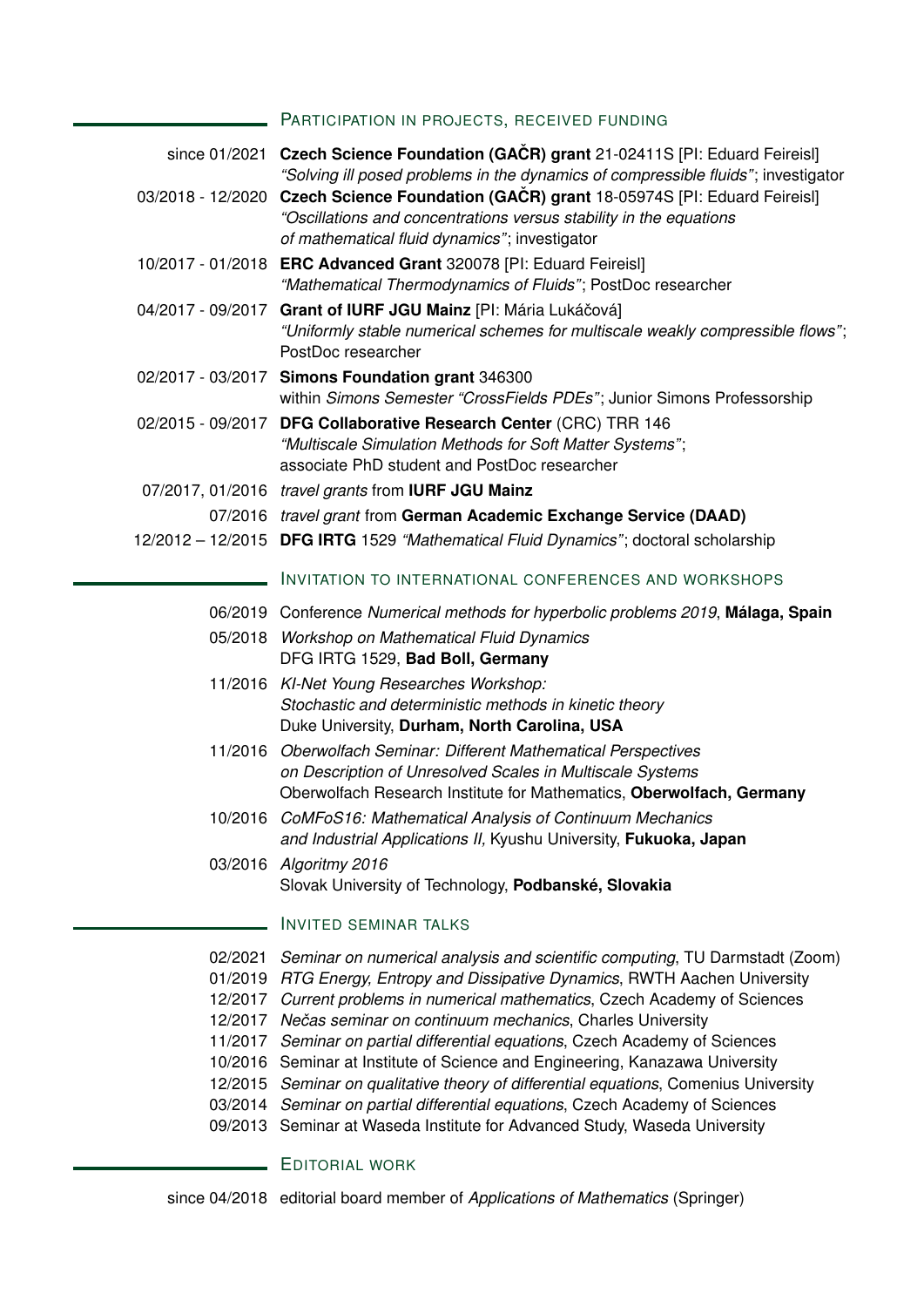| SHORT-TERM RESEARCH STAYS (from one week to one month) |  |
|--------------------------------------------------------|--|
|--------------------------------------------------------|--|

Ē.

| 01, 03/2019; 01, 05/2018 Johannes Gutenberg University Mainz, Germany<br>10/2016 Kanazawa University, Japan                                                                                                                                                             |
|-------------------------------------------------------------------------------------------------------------------------------------------------------------------------------------------------------------------------------------------------------------------------|
| 09/2016; 03/2014 Czech Academy of Sciences, Prague, Czech Republic<br>03/2015 Waseda University in Tokyo, Japan                                                                                                                                                         |
| ARTICLES IN SCIENTIFIC JOURNALS                                                                                                                                                                                                                                         |
| 2020 E. Feireisl, M. Lukáčová-Medvid'ová, H. Mizerová, B. She:<br>On the convergence of a finite volume method for the Navier-Stokes-Fourier<br>system, IMA J. Numer. Anal., DOI: 10.1093/imanum/draa060                                                                |
| 2020 H. Mizerová, B. She: Convergence and error estimates for a finite difference<br>scheme for the multi-dimensional compressible Navier-Stokes system<br>J. Sci. Comput. 84(25), pp. 941-953, DOI: 10.1007/s10915-020-01278-x                                         |
| 2020 E. Feireisl, M. Lukáčová-Medvid'ová, H. Mizerová:<br>A finite volume scheme for the Euler system inspired by the two velocities<br>approach, Numer. Math. 144, pp. 89-132, DOI: 10.1007/s00211-019-01078-y                                                         |
| 2020 E. Feireisl, M. Lukáčová-Medvid'ová, H. Mizerová:<br>Convergence of finite volume schemes for the Euler equations via dissipative<br>measure-valued solutions<br>Found. Comput. Math. 20, pp. 923-966, DOI: 10.1007/s10208-019-09433-z                             |
| 2019 E. Feireisl, M. Lukáčová-Medvid'ová, H. Mizerová:<br>$K$ -convergence as a new tool in numerical analysis,<br>IMA J. Numer. Anal. 40 (4), pp. 2227-2255, DOI 10.1093/imanum/drz045                                                                                 |
| 2019 E. Feireisl, M. Lukáčová-Medvid'ová, H. Mizerová, B. She:<br>Convergence of a finite volume scheme for the compressible Navier-Stokes<br>system, ESAIM: M2AN 53 (6), pp. 1957-1979, DOI: 10.1051/m2an/2019043                                                      |
| 2018 H. Mizerová, B. She: A conservative scheme for the Fokker-Planck equation with<br>applications to viscoelastic polymeric fluids<br>J. Comput. Phys. 374, pp. 941-953, DOI: 10.1016/j.jcp.2018.08.015                                                               |
| 2018 P. Gwiazda, M. Lukáčová-Medviďová, H. Mizerová, A. Świerczewska-Gwiazda:<br>Existence of global weak solutions to the kinetic Peterlin model<br>Nonlinear Anal.-Real 44, pp. 465-478, DOI: 10.1016/j.nonrwa.2018.05.016                                            |
| 2017 M. Lukáčová-Medviďová, H. Mizerová, Š. Nečasová, M. Renardy:<br>Global existence result for the generalized Peterlin viscoelastic model<br>SIAM J. Math. Anal. 49-4, pp. 2950-2964, DOI: 10.1137/16M1068505                                                        |
| 2017 M. Lukáčová-Medviďová, H. Mizerová, H. Notsu, M. Tabata:<br>Numerical analysis of the Oseen-type Peterlin viscoelastic model by the stabilized<br>Lagrange-Galerkin method, Part I: A nonlinear scheme<br>ESAIM: M2AN 51, pp. 1637-1661, DOI: 10.1051/m2an/2016078 |
| 2017 M. Lukáčová-Medviďová, H. Mizerová, H. Notsu, M. Tabata:<br>Numerical analysis of the Oseen-type Peterlin viscoelastic model by the stabilized<br>Lagrange-Galerkin method, Part II: A linear scheme<br>ESAIM: M2AN 51, pp. 1663-1689, DOI: 10.1051/m2an/2017032   |
| 2016 M. Lukáčová-Medviďová, H. Mizerová, B. She, J. Stebel:<br>Error analysis of finite element and finite volume methods for some viscoelastic<br>fluids, J. Numer. Math. 24(2), pp. 105-123, DOI: 10.1515/jnma-2014-0057                                              |
| 2015 M. Lukáčová-Medviďová, H. Mizerová, Š. Nečasová:<br>Global existence and uniqueness result for the diffusive Peterlin viscoelastic                                                                                                                                 |

model, *Nonlinear Anal.-Theor. 120*, pp. 154–170, DOI: [10.1016/j.na.2015.03.001](https://doi.org/10.1016/j.na.2015.03.001)